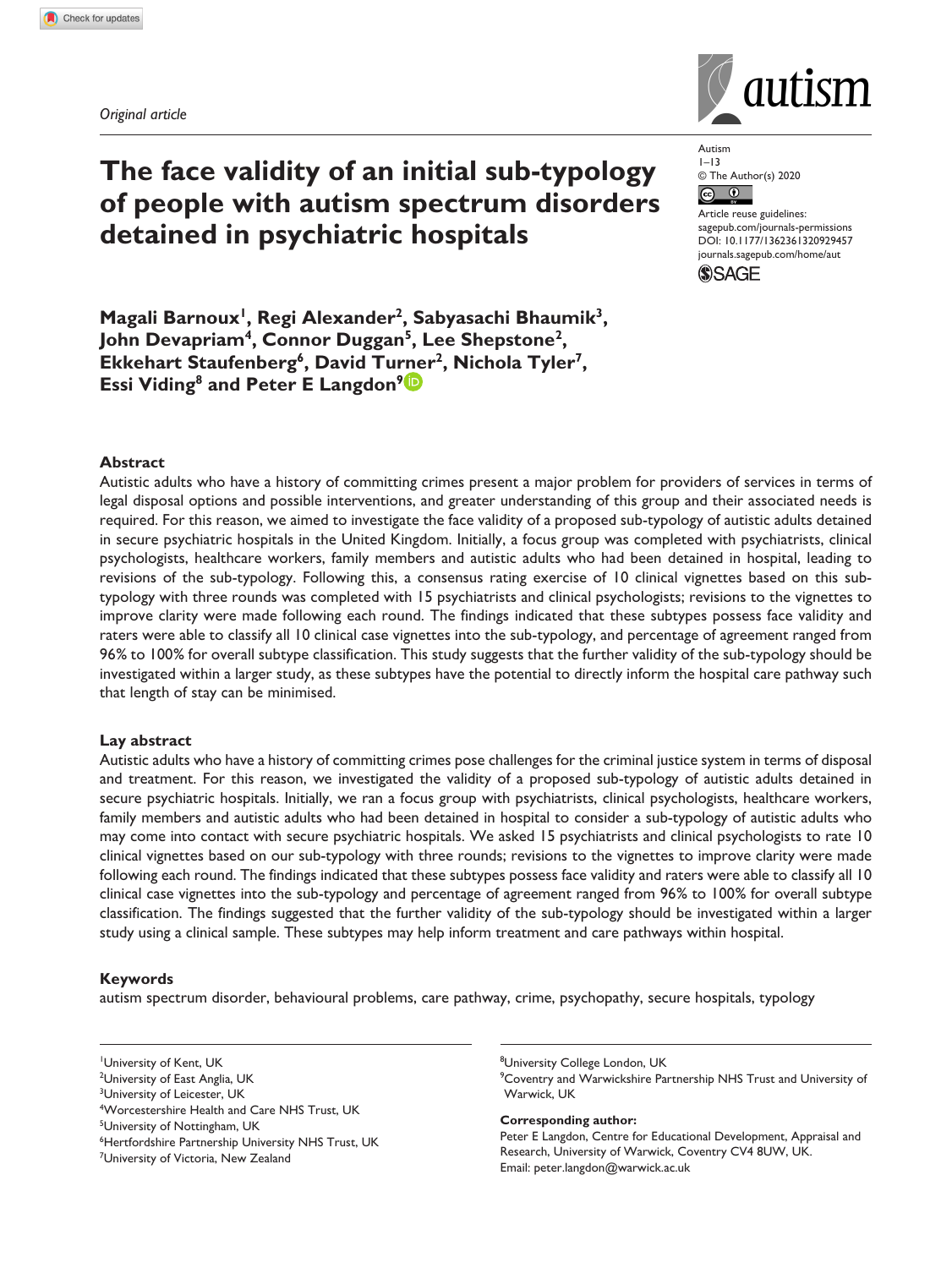It has been reported that around 40% of individuals in specialist commissioned secure services in the United Kingdom have an autism spectrum disorder (ASD; NHS Digital, 2019). This is markedly higher than the estimated prevalence of autistic adults within the community in England (i.e. 9.8 per 1000; Brugha et al., 2012). It is therefore notable that there are no specific care pathways described by the National Institute for Health and Care Excellence (NICE, 2016) for people with ASD detained in psychiatric hospitals, including those with a history of criminal offending (Alexander et al., 2016). Current research about this group is sparse in terms of aetiology, clinical presentation, risk profile or treatability (Gunasekaran, 2012). The limited evidence that does exist points to the heterogeneous nature of difficulties faced by these individuals. While some researchers have sought to compare individuals with and without ASD in these settings (e.g. Cheely et al., 2012; Murphy, 2003; North et al., 2008; Woodbury-Smith et al., 2005), there have been no attempts to examine differences within this particular population, nor any theoretical efforts to understand whether there are differing subgroups or types within this population which has the potential to inform clinical interventions.

There are advantages associated with typological classifications as they reduce complex information about a heterogeneous group into meaningful, more homogeneous categories by (a) providing practicing professionals, criminal justice officials and others with concise information to aid defensible decision-, policy- and law-making, (b) offering guidance about risk assessment and treatment interventions and (c) helping to make theory development more manageable (Helfgott, 2008). Furthermore, quantitative and qualitative differences between those with a history of forensic mental health problems may suggest differential aetiological factors, intervention strategies and management approaches and serve to inform the development of more complex multi-factor theories (Ward & Hudson, 1998). In particular, a typological classification of people with ASD in secure psychiatric services would increase knowledge and understanding regarding the relationship between ASD and forensic risk in terms of aetiology and prognosis of forensic mental health problems, thus having the potential to augment clinical care pathways and the commissioning process (Alexander et al., 2016).

Alexander et al. (2016) proposed a potential typological classification of people with ASDs in secure psychiatric services developed from the authors' accumulated clinical experience and existing research literature. These authors hypothesised people with ASD in secure psychiatric services can be classified into eight potential subtypes according to three factors: (1) psychopathic traits conceptualised on a spectrum ranging from higher to lower, with particular focus on the interpersonal-affective (IA) features of the disorder (i.e. manipulative, deceitful, superficial, callous and unemotional); (2) the presence or absence of psychosis and (3) behavioural problems, also conceptualised on a spectrum ranging from higher to lower where infrequent behavioural problems with high intensity are characterised as lower (see Figure 1).

It was hypothesised that individuals characterised by lower psychopathy (IA), no psychosis and higher behavioural problems would likely require relatively short lengths of stay in hospital as their difficulties are likely to be related to ASD and associated challenging behaviour which may include communication difficulties. Care and treatment may include implementation of psychological interventions for challenging behaviour. Conversely, individuals presenting with higher psychopathy (IA), psychosis and higher or lower behavioural problems are likely to require management in secure conditions, and longer lengths of stay in part due to their associated forensic mental health problems (Alexander et al., 2016), which may include risk to themselves and others, and these difficulties may be aetiologically distinct from ASD. It was considered that the latter group, especially those with higher psychopathy (IA), would present with increased forensic risk.

The typology draws evidence emphasising specific neurocognitive deficits and co-morbid psychopathology as explanations for forensic risk among individuals with ASD. Prevalence data examining offending behaviours among people with ASD suggest they are less likely to engage in criminal behaviour, compared to the general population (Im, 2016) or that the risk is at least not elevated (Hippler et al., 2010). In fact, extant findings indicate that it is in fact a range of other factors which contribute towards violence and criminal behaviour in this group, in particular co-morbid forensic mental health problems, rather than ASD per se (Allely et al., 2017; Mouridsen, 2012). Specifically, antisocial personality disorder and associated psychopathic traits (Dein & Woodbury-Smith, 2010; Gunasekaran, 2012; Rogers et al., 2006; Woodbury-Smith et al., 2005), as well as severe and enduring mental health problems (e.g. schizophrenia; Kincaid et al., 2017; King & Murphy, 2014), are thought to be prevalent in offenders with ASD (or those at risk of following that path) and provide a more valid theoretical justification to directly inform clinical treatment. There is evidence that schizophrenia spectrum disorders have an elevated incidence among the ASD population, which has been estimated to be 12.8% (Chisholm et al., 2015), while symptoms of psychosis, as well as dangerousness and difficulties with selfcare, are frequently reported reasons for admission to psychiatric hospitals among the general population (Bowers, 2005). Considering behaviour problems, there is evidence that challenging behaviours (e.g. self-injury, aggression) are associated with a diagnosis of ASD in those who have intellectual disabilities (McClintock et al., 2003).

However, psychopathy may present differently with some offenders with developmental disabilities, specifically, those with intellectual disabilities (Morrissey et al., 2005). These individuals may not have difficulties with a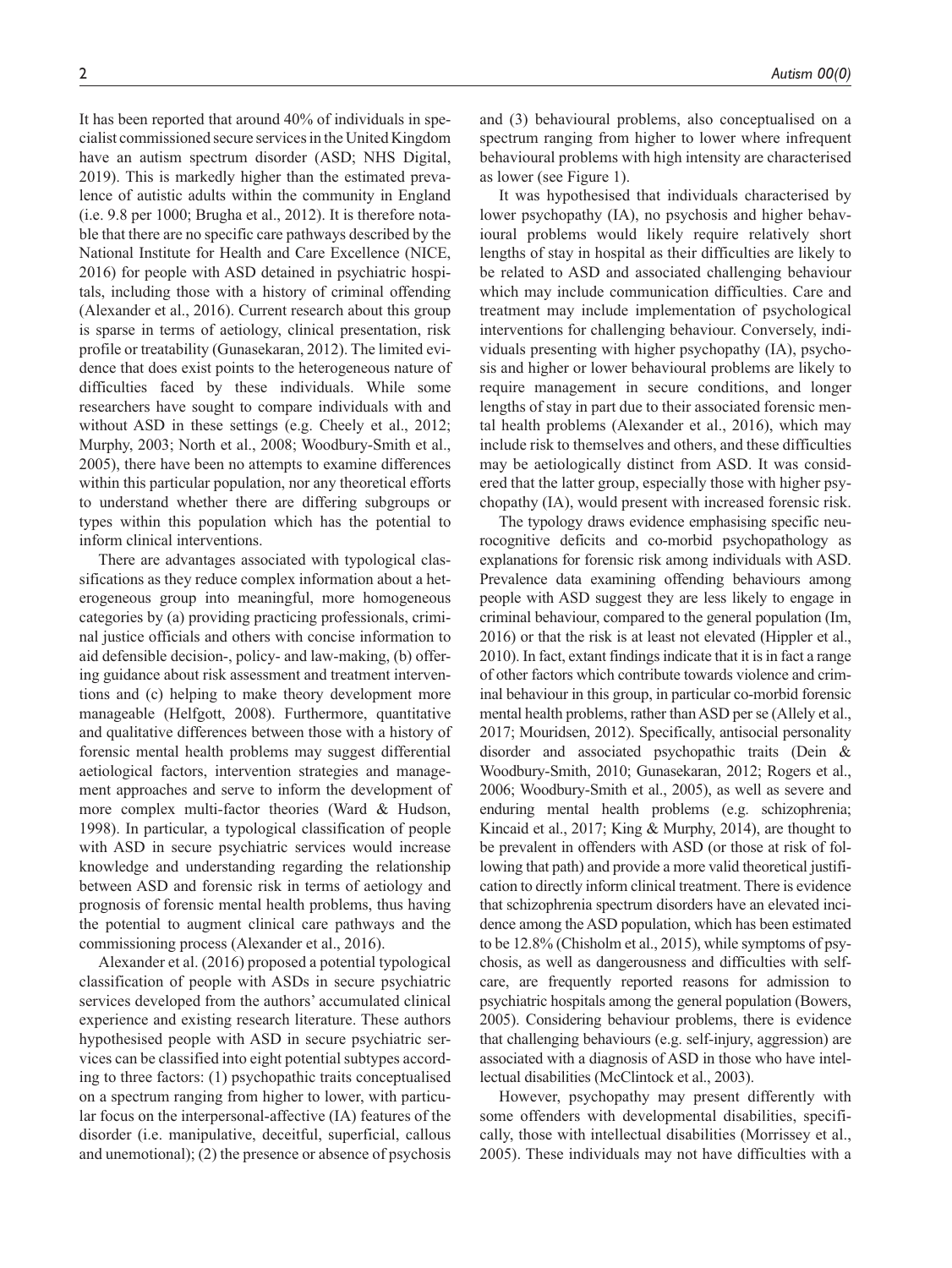

**Figure 1.** Descriptive subtypes of patients with ASD detained in secure hospitals (Alexander et al., 2016, p. 206). All service users would have a history of behavioural problems; however, differences between the subtypes are characterised by the severity and frequency of behavioural problems. For example, a service user with an ASD may have committed a violent offence (e.g. murder) in the community, but within the hospital environment may exhibit few behavioural problems and consequently would be categorised as having lower behavioural problems compared to others who exhibit frequent challenging behaviours. Furthermore, psychopathy is conceptualised on a spectrum ranging from lower to higher with a focus on IA features of the disorder, including unemotional and callous traits.

parasitic lifestyle, many short-term relationships and a range of antisocial behaviours (Morrissey, 2003) while retaining many of the IA features of the disorder. Pouls and Jeandarme (2014) reported that Psychopathy Checklist – Revised (PCL-R) scores were lower for people with intellectual disabilities relative to others within forensic mental health services, and not all items on the PCL-R (Hare, 2003) could be scored. They recommended use of the short version of the PCL-SV, which has been supported by others (Alexander et al., 2012; Gray et al., 2007). For those with ASD, they may inadvertently score as having a callous lack of empathy and shallow affect which may not be associated with psychopathy in the way intended (Morrissey, 2003). Recent theoretical explanations suggest that behaviours that on surface can appear cold-hearted and uncaring could stem from theory of mind impairments (inability to understand another's point of view or to react appropriately), rather than a genuine lack of distress as a consequence of failing to resonate with another person's distress, which would be the case for those who have psychopathy (Bird & Viding, 2014). Many experienced clinicians may find it difficult to differentiate between the two in practice. Lockwood et al. (2013) demonstrated that difficulties with affective resonance (or affective empathy) tended to characterise those individuals with high levels of psychopathic traits, while difficulties with cognitive perspective taking characterised those individuals with high levels of autistic traits. Blair (2008) considered these differences by drawing on the 'fine cuts' technique which was used by Frith and Happé (1994) to explain why people with ASD may be able to successfully complete some tasks (e.g. elicited structured play) but struggle with other tasks (e.g. spontaneous pretend play), even though both sets of tasks may appear similar or related. The reason for the difference ability to complete some tasks, as opposed to other related tasks, was associated with the neurocognitive skills required to complete these tasks (e.g. mentalisation). Blair (2008) argued that both psychopathy and ASD are disorders of social cognition and argued that those with ASD have difficulties with cognitive empathy, while those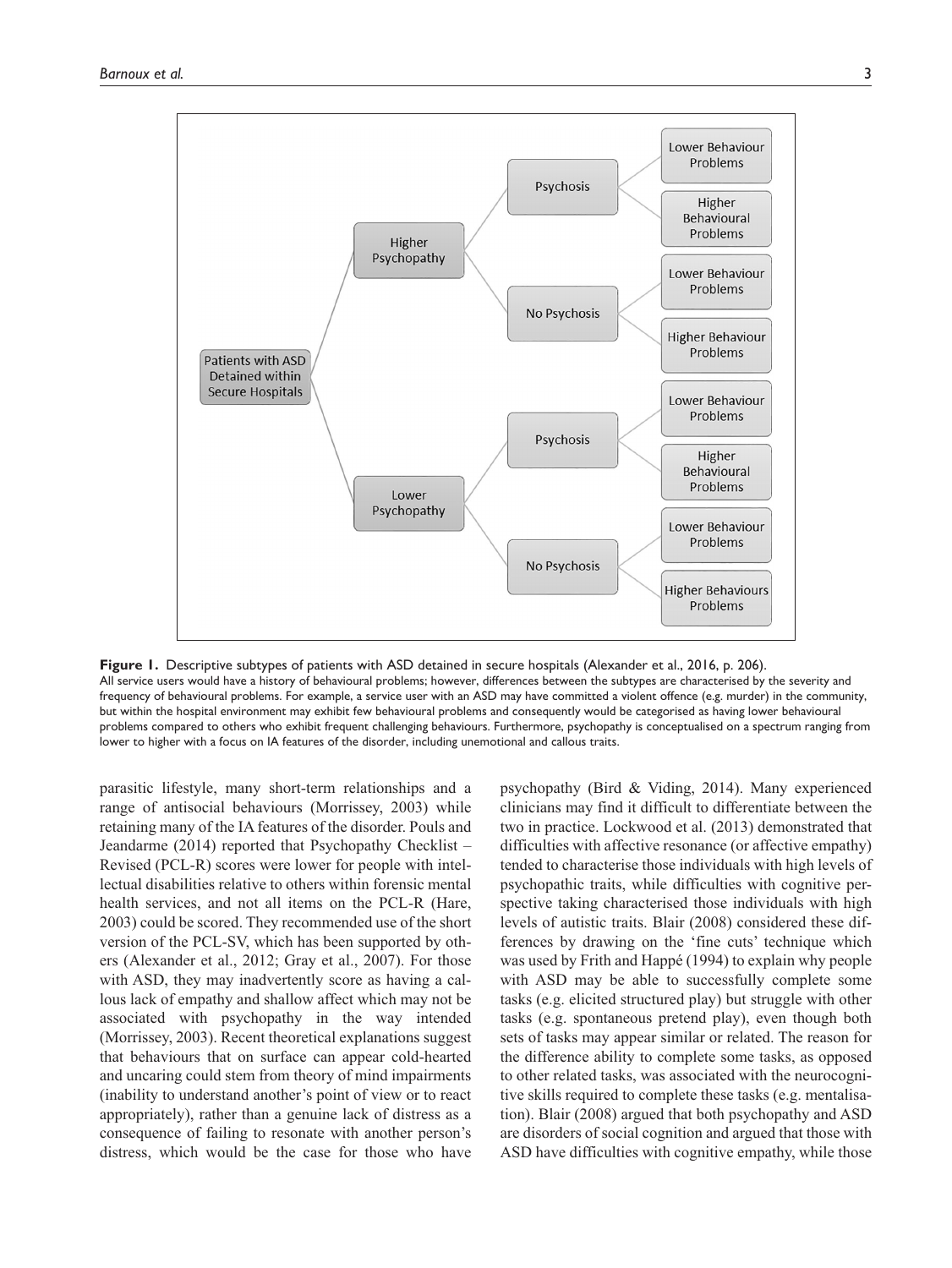with psychopathy have difficulties with affective empathy. These issues are likely to be related to difficulties in the functioning of the amygdala (Blair, 2006, 2008).

Considering these issues, it is important to be able to sensitively assess psychopathic (IA) traits when working with people who have ASD. Clinicians must be able to accurately differentiate whether seemingly cold-hearted and uncaring behaviours reflect a genuine indifference to others' distress or whether they are a reflection of a poor understanding of other minds. Careful attention to these issues will help to ensure the validity of any associated typology.

While ensuring that any typology is firmly grounded within the evidence base is vital, a robust typology should also meet the following criteria (Helfgott, 2008): (1) *clarity and objectivity* (i.e. each category should be sufficiently detailed and the criteria for category membership precise); (2) *reliability* (i.e. assignment of category membership should evidence inter-rater reliability); (3) *mutual exclusivity* (i.e. individuals should not meet the criteria for membership to more than one category); (4) *comprehensiveness* (i.e. all individuals should be successfully assigned to one category); (5) *parsimony* (i.e. few categories); (6) *homogeneity of target population* (i.e. individuals to be classified should represent a comparable set of behaviours); (6) *empirical congruence* (i.e. the typology should be supported by available data) and (7) *clinical utility* (i.e. treatment implications for subcategories). Consequently, the typology requires a robust and thorough qualitative and quantitative evaluation before recommending its use by practicing professionals working with individuals with ASD within secure psychiatric hospitals, or those at risk of admission to a secure psychiatric hospital.

To address some of the aforementioned issues, the current two-part study using qualitative methods aimed to: Study 1 – (a) evaluate the face validity of our typology (Alexander et al., 2016) with a sample of clinicians, carers and service users within a focus group and: Study  $2 - (b)$  working with a sample of clinicians working with people with ASDs detained in secure psychiatric hospitals, the inter-rater reliability of the subtypes was examined by asking them to complete a consensus rating exercise of anonymised clinical vignettes of genuine cases of adults with ASD who are detained within a secure psychiatric hospital.

# **Study 1: evaluating the face validity of a typology of people with ASD detained within secure psychiatric hospitals**

# *Method*

*Participants.* Seven individuals (five males, two females) were approached and consented to take part in the focus group. Ages ranged from 22 to 62  $(M_{\text{gas}}=45.14;$ *SD*=13.98) years, and the majority was White UK/Irish (*n=*5). All participants had experience of working with or caring for people with a diagnosis of ASD currently detained in secure forensic psychiatric hospitals, or they were service users. Participants were psychiatrists with experience of working with adults with ASD and/or intellectual disabilities within inpatient settings (*n*=2), a clinical psychologist  $(n=1)$  who had experience of working within inpatient settings with adults with ASD and/or intellectual disabilities, a healthcare worker (a person who provides care but does not necessarily appear on a register of professionals;  $n=1$ ) who was working within a secure forensic hospital with adults with ASD and/or intellectual disabilities, a family member of a person with ASD (*n*=1) and two service users with a diagnosis of ASD  $(n=2)$  who had been detained in secure forensic psychiatric hospitals. The two psychiatrists worked for the same private sector hospital, while the clinical psychologist worked within a different region in England and for a different National Health Service (NHS) Trust. An NHS Trust is an organisation that provide healthcare in the United Kingdom within a specific geographically region. The healthcare worker also worked within a different region and for a different NHS Trust.

*Procedure.* Informed consent was obtained for each participant, and demographic and background information was collected through questionnaire. A favourable ethical opinion was given by the Wales Research Ethics Committee 7 (Ref: 15/WA/0246). Participants were invited to take part in a 1-day focus group aiming to discuss and provide feedback on the proposed typology of people with ASD detained within hospitals. Participants were presented with a brief review of the study and the background literature by the first, second, and last authors, followed by a presentation about the subtypes and their descriptions. The first author facilitated a focus group discussion, using a semistructured interview schedule, in which the participants were asked to consider each of the subtypes, discuss them until consensus was reached in terms of their validity and provide feedback as to whether any further characteristics should be considered (i.e. did they make sense, could they classify individuals into each subtype and were any additional factors or refinements needed). The focus group was recorded through digital audio recorder (*Length*=2 h 19min) and transcribed verbatim by a member of the research team.

*Data analysis.* Data were analysed using *Deductive* Thematic Analysis (TA; Braun & Clarke, 2006; Terry et al., 2017), and this is an appropriate and flexible method to analyse focus group data (Terry et al., 2017). The method seeks to identify, analyse and report themes within the data in the context of the research topic (Braun & Clarke, 2006). A key strength of TA is in its flexibility – it can be used within a wide range of theoretical frameworks and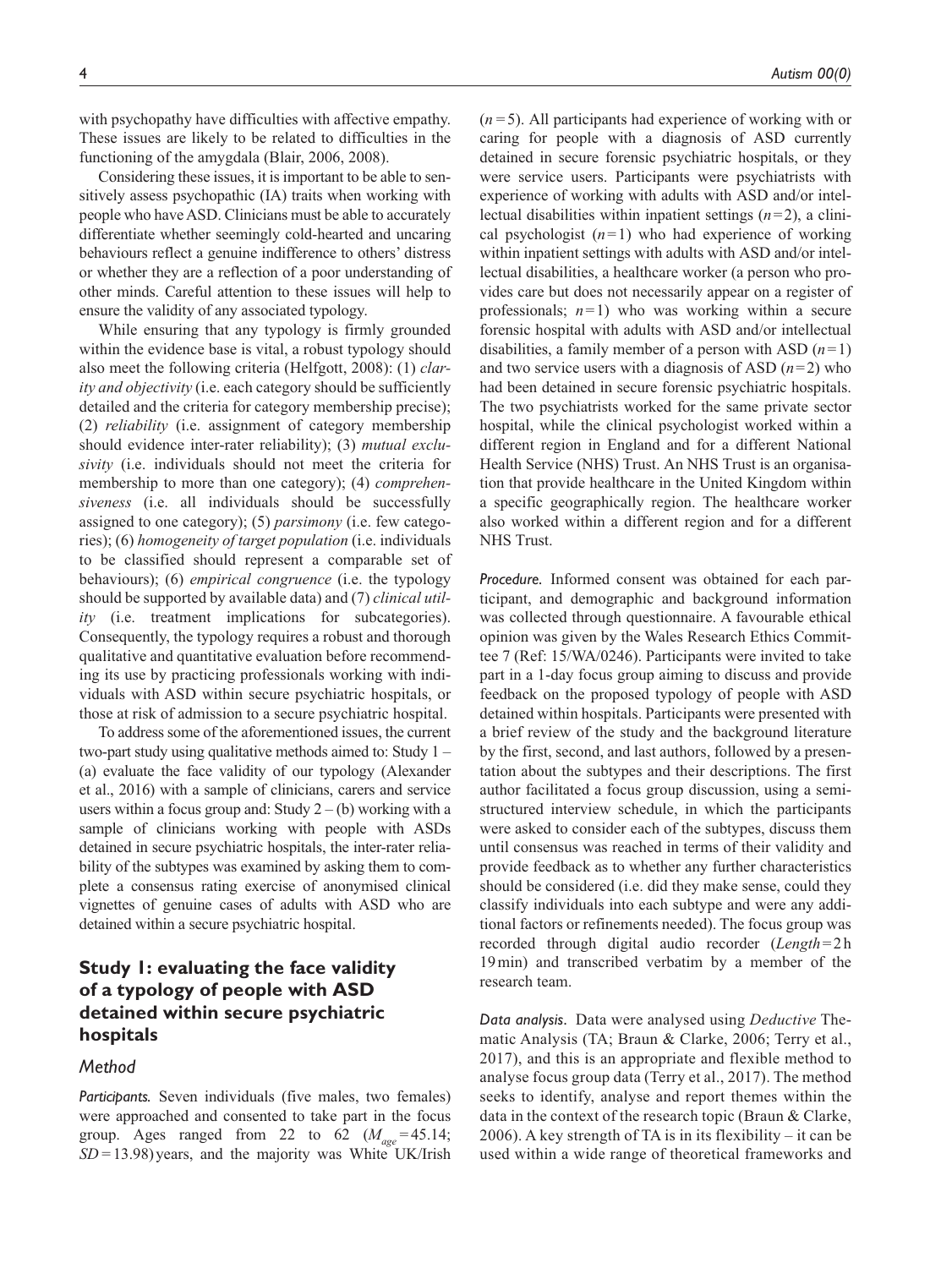analytical approaches (e.g. inductive, deductive, semantic and latent; Terry et al., 2017). In particular, deductive TA seeks to examine the data from a theoretical perspective in which theoretical concepts inform the coding and theme development (Terry et al., 2017). In the current study, data analysis was informed by the typology evaluation criteria as specified by Helfgott (2008) to ascertain whether the typology holds true for a sample of professionals, carers and service users.

*Theme development.* First, data were broken down into conceptual components and these concepts arranged into categories (*familiarisation and coding;* Braun & Clarke, 2006). The relationships between the categories and typology evaluation criteria (Helfgott, 2008) were identified, and initial themes were generated (termed *theme searching;* Braun & Clarke, 2006). Second, the data were reviewed against the initial themes and typology evaluation criteria to ensure no new themes, properties, or relationships were required and *saturation* had been achieved (Terry et al., 2017).

*Reliability and validity.* Reliability checks were employed during the study to ensure strong levels of accuracy and reliability. First, inter-rater reliability checks were conducted during the first stage of *coding*. One independent rater familiar with TA was enlisted, IR1. To assess the reliability and validity of the open coding performed by the first author on the focus group transcript, IR1 was asked to independently perform open coding on 10 randomly selected pages from the focus group interview. An independent reliability check was subsequently performed by comparing the interview transcript coding of IR1 and the first author (e.g. for similarity/differences in coding); an inter-rater agreement of 81.90% was achieved. Second, reliability checks were conducted during the *theme searching and reviewing* stages of the analysis by the second author. The analytic process was reviewed and discussed until agreement was reached on the themes identified and the relationships between them (i.e. *triangulation;* Denzin, 1978), culminating in a qualitative evaluation of the typology.

### *Results*

Analyses yielded six superordinate themes, which map onto the typology evaluation criteria and 10 subordinate themes within these.

*Clarity and objectivity.* Four subordinate themes were identified from the data pertaining to the clarity and objectivity of the typology: (1) the purpose of the typology, (2) its structure, (3) category assignment and (4) the accessibility of the typology.

*Purpose.* Participants generally agreed that the overall purpose of the typology was clear and sufficiently explicated. While one participant acknowledged a number of typologies could be potentially produced to classify people with ASD (e.g. sensory classifications), it was agreed among the group that the primary aim of the current typology was to differentiate subgroups of people with ASD in secure forensic mental health services according to severity of risk to themselves and/or to others (*n*=3). The subtypes were viewed as unpicking the complexity of ASD in secure forensic mental health services (i.e. rather than other settings) by outlining differences within this group and thus allowing for a more sophisticated clinical understanding of the particular population and consequently differing treatment needs.

*Structure.* While participants agreed the typology was clearly presented pictorially, individuals expressed a preference to have the subtypes depicted as inter-related. The typology was likened to a cake with multiple layers, with one participant commenting 'the more layers there are to cut through, the more complex the individual in terms of risk and treatment'  $(n=1)$ . Furthermore, it was suggested that the priority of each of the factors needed to be highlighted within the diagram. For example, the following order of priority was suggested in terms of understanding risk and treatment: (1) psychosis, (2) psychopathy and (3) behavioural problems (*n*=2) which was suggested by the focus group. When arriving at this order, they prioritised psychosis because they thought that successful treatment may lead to an improvement in both forensic risk and behavioural problems. Psychopathy and any associated forensic risk were ranked second, but seen as very important in terms of the safety and protection of others. Behavioural problems were ranked last, not because they were unimportant, but because they may reduce with treatment of psychosis and appropriate risk management.

*Category assignment.* The criteria for category assignment were considered generally clear by participants. The diagnostic labels for each category were deemed helpful in terms of describing the associated characteristics of individuals assigned to that category. It was felt the labels of each category favoured existing systems and processes in hospital (i.e. diagnosis and care pathway) which was in line with the overall purpose of the typology  $(n=2)$ . Furthermore, participants agreed category assignment aided individualised treatment formulation for clinicians and was helpful for service users in further understanding their own diagnoses (*n*=4).

However, participants also provided a number of suggestions to improve the transparency of category assignment. Each of the category labels required individuals to have a good clinical understanding of the concepts of psychopathy, psychosis and behavioural problems. Consequently, it was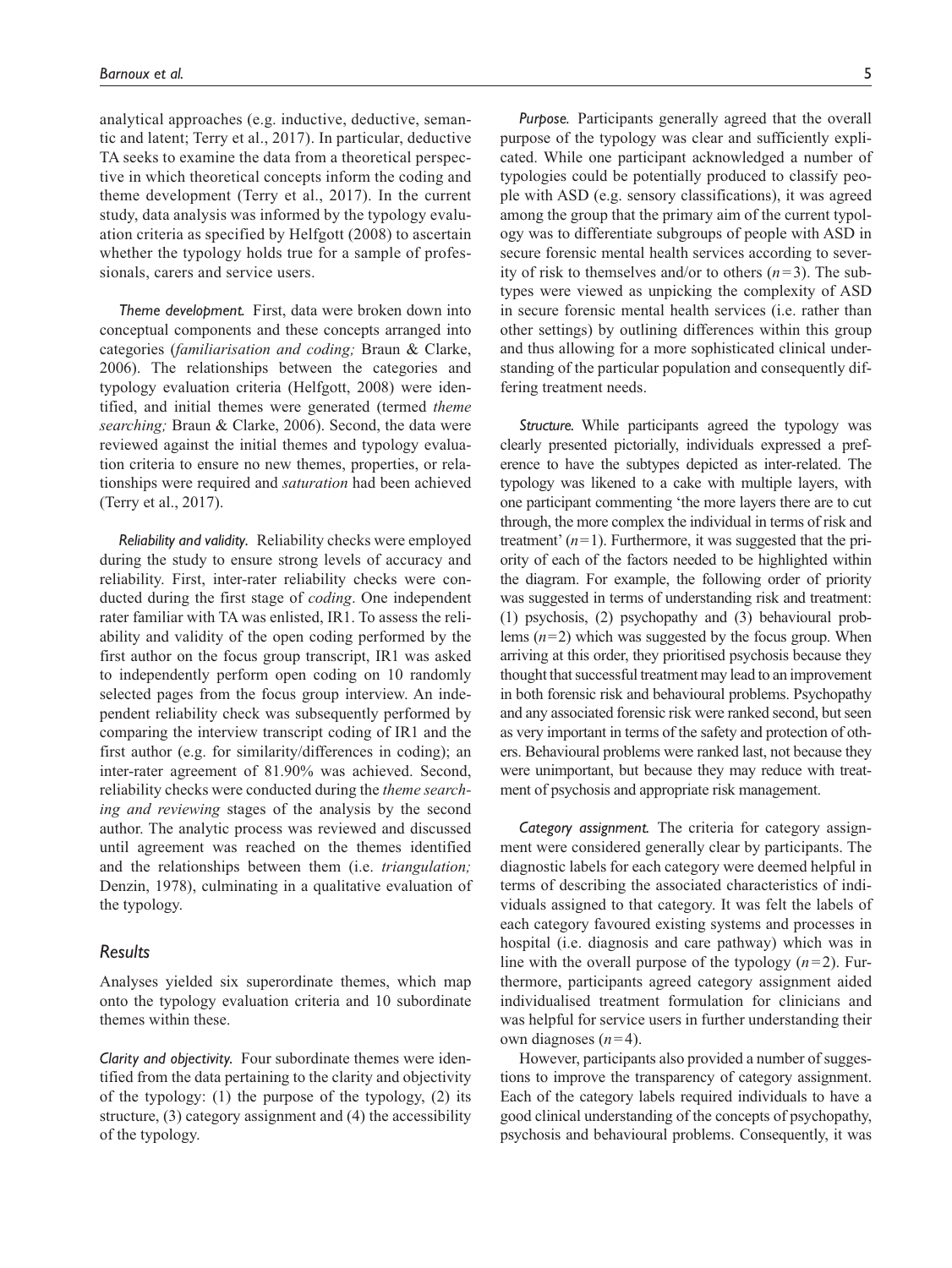advised that clinicians needed to have the same understanding of each of the categories to ensure category assignment was not open to interpretation (*n*=1). By corollary, participants felt each of the factors needed to be accompanied by clear and precise definitions, particularly in terms of psychopathy and behavioural problems (*n*=3). Some individuals felt treatment and care recommendations for each pathway would also increase the utility of the typology for professionals working with people with ASDs in secure services  $(n=2)$ .

*Accessibility.* The last subordinate theme relating to clarity and objectivity centred concerned the accessibility of the typology. Participants agreed the typology was developed for, and aimed at, clinically trained individuals with a specialist understanding of all the factors and their relationship to ASD. While the subtypes were considered accessible to clinicians, one participant felt using multiple diagnoses as a way of assigning category membership may be too complex for some individuals to understand (e.g. service users). The service user participants  $(n=2)$  both agreed they struggled to understand the typology, with one commenting 'I'm not up to this level, knowledge or understanding like you guys are'. However, it was suggested a narrative lay description to accompany the subtypes would improve the typology's accessibility for service users and thus involvement in their own care plan.

*Empirical congruence and reliability.* In terms of empirical congruence and reliability, all participants agreed the typology required further quantitative evaluation. However, the data revealed participants considered the typology to possess clinical congruence, in that it was adequately supported in terms of their professional and clinical experience with people with ASD in secure forensic mental health services. Indeed, the majority of participants were able to think of multiple concrete cases within their services for each of the subtypes and were able to discuss these in detail according to all the factors  $(n=4)$ . However, the family carer and service user participants expressed difficulty in applying real-life individuals to some of the subcategories of the typology (e.g. psychopathy and behavioural problems), though all explained this was largely due to difficulties in understanding the traits associated with the subcategories themselves (i.e. accessibility; *n*=3).

*Comprehensiveness and parsimony.* Two subordinate themes relating to the comprehensiveness and parsimony of the typology emerged from the data: (1) explanatory depth and (2) alternative factors.

*Explanatory depth.* The typology overall was felt to have good explanatory depth, with participants commenting the subcategories were relevant and comprehensive  $(n=4)$ , allowing classification of individuals without any unexplained subtypes. Participants were unable to think of examples of individuals with ASD in secure forensic mental health services who did not fit into at least one of the subtypes, with one participant commenting 'I can't think of anyone like that' (i.e. completely different). Consequently, the eight subtypes were deemed comprehensive enough to encompass the range of individuals with ASD in secure forensic mental health services, without being overly complicated.

*Alternative factors.* A number of alternative factors were discussed for the typology: (1) mental health problems  $(n=4)$ , (2) alcohol and substance misuse  $(n=1)$ , (3) intellectual disabilities (*n*=2), (4) personality disorder  $(n=3)$  and (5) offence history and risk  $(n=4)$ . However, consensus was reached after discussion. Participants came to the conclusion that many of the aforementioned constructs would be captured by the existing categories within the typology. For example, participants considered whether the category of psychosis should be broadened to include other mental health problems, but thought that many mental health problems may not relate to forensic risk. Participants discussed some affective disorders, and there considered that when severe, patients may present with features of psychosis. Participants agreed individuals with intellectual disabilities in secure forensic mental health services were likely to be in the mild to borderline range (i.e.  $IQ > 50$ ) and have associated behavioural problems (*n*=2). Similarly, it was felt offence history, risk levels and the problematic traits of most personality disorders were covered in the assessments for psychopathic traits (e.g. impulsivity, aggression, low empathy and substance misuse), with one participant commenting 'I think a lot of the features of other personality disorders will be covered in the PCL-R [The Hare Psychopathy Checklist-Revised] items, the twenty items, I think impulsivity is there, irresponsibility is there, poor behaviour control is there'. However, another participant noted psychopathy was poorly recognised and rarely referred to when working with people with ASD, though acknowledged the traits associated with psychopathy were more comprehensive.

*Mutual exclusivity.* Participants felt subtype assignment was mutually exclusive; individuals with ASD in secure forensic mental health services would not meet the criteria for membership of more than one subtype based on their accumulated professional and clinical experience. However, two participants felt the typology could be conceptualised as moving from static factors (i.e. ASD and psychopathy) through to more dynamic factors (i.e. psychosis and behavioural problems). As a result, it was felt that service users could fluctuate between subtypes throughout their length of stay in hospital. For example, where a service user was admitted with a drug-induced psychosis, they would be assigned to the Psychosis category of a particular subtype. However, once the psychosis was treated (e.g. through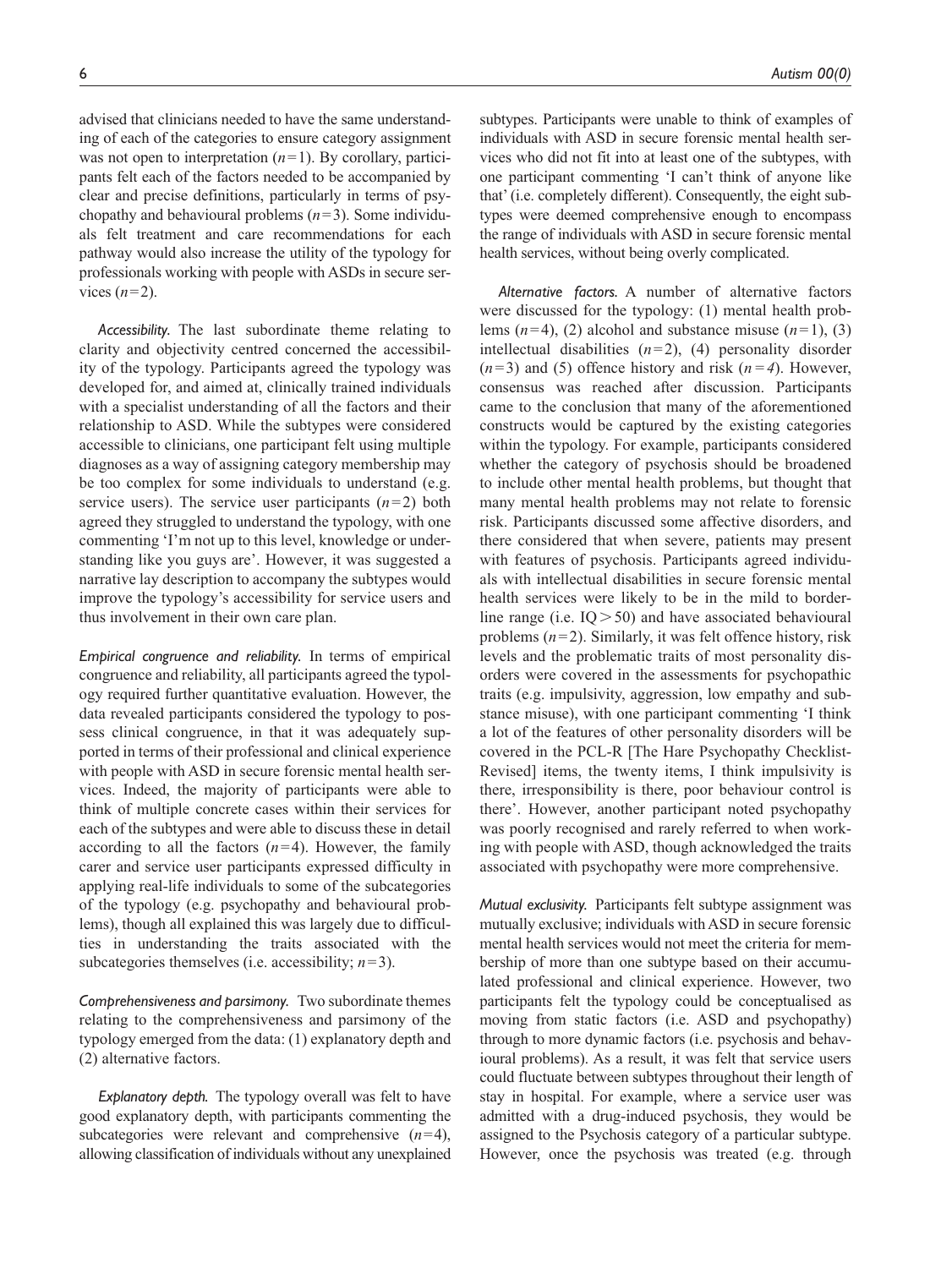medication or by the cessation of use of illicit substances), that service user would move to the relevant No Psychosis category within the subtype. Similarly, it was thought that service users could potentially fluctuate between the higher and lower behavioural categories during their length of stay, with one participant commenting he had a 'patient from [Forensic Secure Unit] I think, antisocial personality also psychopathy he will score at least moderately high in psychopathy I would guess, no psychosis. He goes through phases of low and high behavioural'.

*Homogeneity of target population.* In terms of homogeneity of the target population, all the focus group participants agreed the typology clearly targeted individuals with an ASD detained in secure forensic mental health services (i.e. not any other settings). For example, one participant commented 'we could use lots of different things to split people up. . .whether they are colour blind or not. . .but won't affect whether you're dangerous or not, won't affect how long you need to be in hospital'. Furthermore, while the typology was clear in the target population, some participants acknowledged it was also important the subtypes allowed for the heterogeneity of ASDs  $(n=4)$ . In particular, it was deemed important to have a specialist understanding of the role of ASD in the classification and how it may affect other diagnoses (e.g. individual strengths and difficulties, provision of person-centred care).

*Clinical utility.* Our analysis of the focus group data suggested the typology to be clinically useful in terms of assessment, treatment and care pathways for people with ASD in secure forensic mental health services. Four subordinate themes were identified within the data: (1) diagnostic application, (2) risk, (3) setting and length of stay and (4) treatment approaches.

*Diagnostic application.* A number of participants  $(n=3)$ felt the typology usefully translated common patterns of behaviour associated with people with an ASD in secure services into manageable diagnostic categories (i.e. psychopathy, psychosis and behavioural problems). For example, one participant described the typology as mapping onto *Diagnostic and Statistical Manual of Mental Disorders* (5th ed.; *DSM*-5; American Psychiatric Association, 2013) diagnostic criteria, by moving the now discarded Axis I diagnoses (e.g. psychopathy) to Axis II diagnoses (i.e. psychosis and behavioural problems). The use of diagnostic categories in the subtyping of people with ASD was also deemed helpful for staff in secure forensic mental health services, enabling a better understanding of service user behaviour and thus improved care provision. For example, one healthcare worker from a medium secure unit commented, 'I think anything that's going to help staff who are delivering the care to perhaps understand a bit better what behaviours might be presented I think that can only be good'.

*Risk.* Participants agreed that the typology was clinically useful in differentiating between low- and high-risk individuals in secure forensic mental health services. While ASD was not considered a risk factor in itself, participants expressed the level of risk associated with an individual with an ASD in secure forensic mental health services was proportional to the number of factors present (e.g. psychopathy, psychosis and behavioural problems). Furthermore, a number of participants agreed the subtypes enabled the targeting and prioritisation of risk factors to address in treatment  $(n=3)$ . First, higher psychopathy was believed to override all other factors when present and considered the most important factor in terms of risk of violence. Second, psychosis was deemed to be associated with higher risk levels. However, some participants felt there were differing levels of risk according to the type of psychosis (*n*=2). For instance, one participant commented a drug-induced psychosis may be treated relatively quickly and thus could be considered lower risk, compared to an individual with enduring psychosis. Third, lower behavioural problems were considered to be higher risk than higher behavioural problems as the behaviours were likely to be more severe in terms of violence and harder to predict. Where psychopathy and psychosis were also present, participants felt behavioural problems were likely to be a by-product of these  $(n=2)$ . Conversely, in the absence of these factors, behavioural problems were thought to be associated with the characteristics of ASDs in terms of risk (e.g. poor insight and lack of understanding) and thus naturally lower in risk. Interestingly, two participants believed behaviour within a secure environment was not the best predictor of future violence due to the restricted opportunities available to service users to engage in risky behaviours (e.g. firesetting behaviour).

*Setting and length of stay.* Participants felt the typology was useful in determining the appropriate setting and recommended length of stay for each subtype. The group largely agreed detention in secure services was appropriate for a number of the subtypes (i.e. those with higher psychopathy and/or psychosis) in terms of risk and rehabilitation and was often associated with longer lengths of stay due to the complexity of treatment required. Conversely, participants agreed other subtypes (i.e. those with only behavioural problems) would benefit from community placements with robust care packages in place and consequently time spent in secure forensic mental health services should be relatively short (*n*=5). In particular, for service users with only lower behavioural problems (i.e. lower psychopathy and no psychosis), it was felt assessment in a secure environment may be appropriate for a short period to manage behavioural problems and determine an appropriate care pathway in the community  $(n=3)$ . For those service users with only higher behavioural problems (i.e. lower psychopathy and no psychosis), detention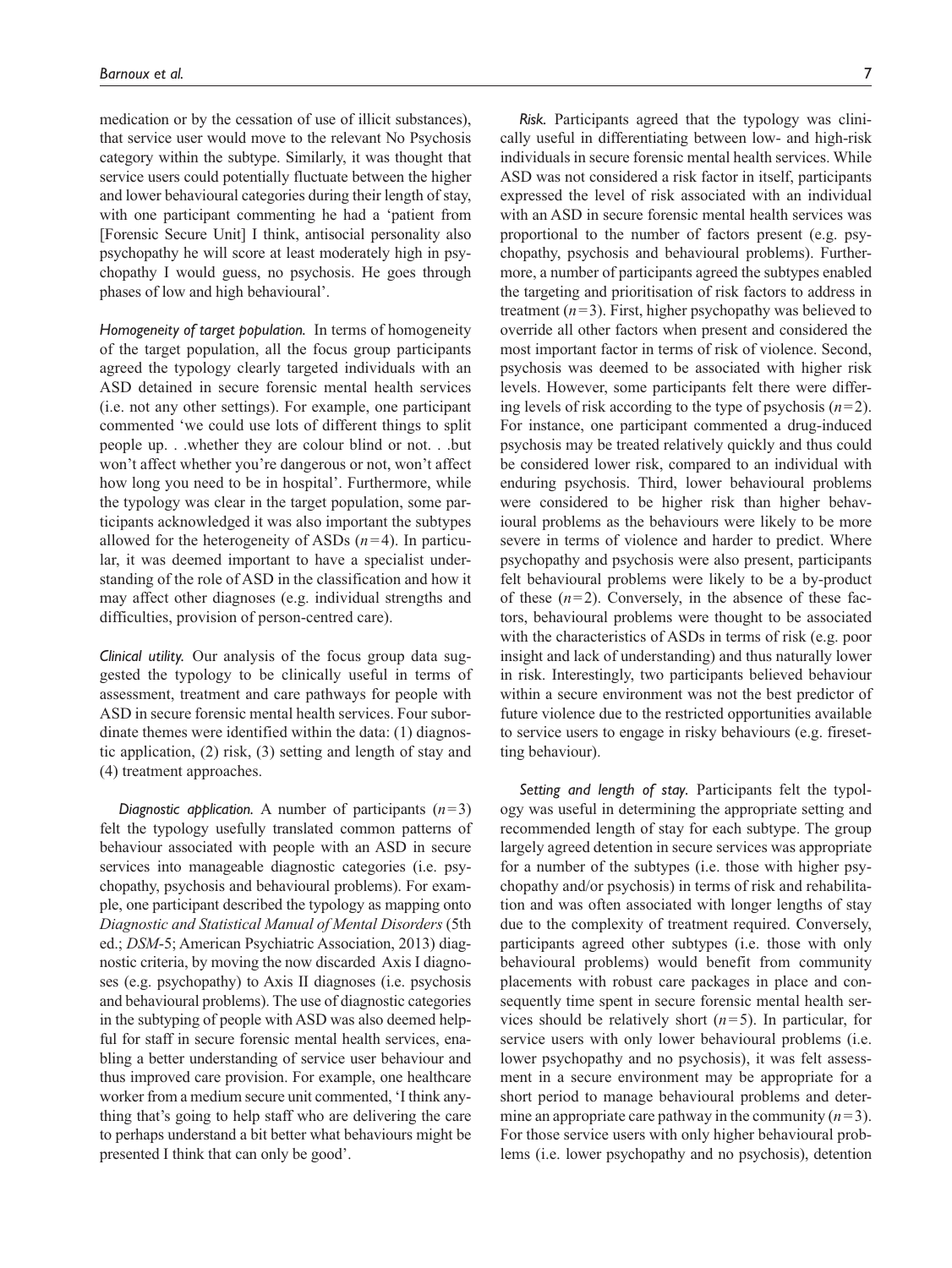in hospital was viewed as inappropriate but occurred due to poor community services. If community assessment and treatment teams were adequately funded and provisioned, then individuals in this subtype could be more appropriately managed without the need for detention in hospital  $(n=4)$ . However, it was also noted that ASD and behavioural problems were frequently associated with longer lengths of stay in hospital and poorer outcomes as service users were often hindered by poorly implemented NICE guidelines and tight government regulations surrounding discharge. For example, one participant commented,

some of them on restricted orders from the Ministry of Justice and err, you have to have a reasonable length of time with no behaviours before you apply for step down and all that and sometimes that is a real difficult to achieve because something will happen again, you know in the time.

*Treatment approaches.* The final subordinate theme for clinical utility pertained to treatment approaches. Participants agreed that the typology was useful in terms of determining and improving different treatment approaches for the different subtypes, in terms of complexity and length, and consequently improving treatment outcomes for service users. Clinicians  $(n=3)$  felt subtypes with higher psychopathy and psychosis were likely to require intense and long-term treatment, whereas those with only behavioural problems were likely to require careful assessment (i.e. severity and nature of the behaviour), but comparatively less complex and shorter treatment which could be delivered in a community setting.

Three participants agreed each of the categories within the subtypes were informative in terms of treatment approaches. While often hard to diagnose in people with ASD, psychosis was seen as taking priority in treatment by two participants, with one participant commenting 'that's something that can be straightened out quite quickly and you can get into the work around the offence or the risk or whatever and you don't have anything else to complicate things'. Furthermore, those with higher psychopathic traits were largely considered hard to engage in treatment due to certain traits (e.g. lack of insight, disruptive) and consequently treatment was likely to last much longer. Finally, participants generally agreed behavioural problems could be managed within a positive behavioural support framework, especially for those presenting with higher behavioural problems.

# **Study 2: evaluating the inter-rater reliability of a typology of people with ASD detained within hospitals**

# *Method*

*Participants.* In total, 15 individuals (10 males, 5 females) consented to take part in the consensus rating exercise, and five of these participants were allocated to each of the three rounds of the consensus rating exercise (i.e. first, second and third round) such that each set of participants were different across the rounds. Ages ranged from 30 to 66 ( $M_{\text{age}}$ =50.73; *SD* = 10.48) years and were Caucasian (*n=*9), Indian (*n*=4) or Asian (*n*=2). All participants had to have experience of working with people with a diagnosis of ASD currently detained in UK secure forensic mental health services and worked for different NHS Trusts or private sector healthcare providers. Participants were psychiatrists  $(n=9)$  and practicing clinical or forensic psychologists  $(n=6)$  currently working within forensic inpatient services.

*Materials and procedure.* Participants were invited to take part in a consensus rating exercise using methods similar to those of Cooray et al. (2000). Informed consent was obtained for each participant, and demographic and background information was collected through questionnaire.

Three rounds of consensus rating exercises were undertaken; the rounds were discontinued when no further feedback was given by raters The first consensus rating exercise aimed to develop a series of clinical case vignettes, test the clarity of the clinical case vignettes, consider whether the vignette as described fit with the typology and provide initial reliability ratings between raters. Our initial five participants were asked to prepare 10 anonymous clinical vignettes (i.e. two each) based on the service users with ASD detained in hospital. The 10 clinical vignettes were then collated together in a rating pack. Each rating pack consisted of (1) some background literature on the typology (i.e. Alexander et al., 2016), (2) 10 anonymised clinical vignettes of people with ASD detained in hospital, (3) a tree diagram of the typology for each vignette and (4) a blank space for open-ended feedback for each rating. Participants were asked to independently assign each vignette according to the typology by completing the tree diagram. Participants were also asked to provide some open-ended feedback in terms of the clarity of each vignette and their ability to classify them according to the typology, including if they felt the vignette did not fit into the typology at all.

The second consensus rating exercise focused on refining the clarity of the clinical case vignettes based on the findings from the first exercise and re-testing the reliability of the ratings with new raters. All the clinical vignettes were refined based on the reliability ratings and feedback from the first round of ratings. Five participants were asked to complete the revised vignette rating pack independently, collated in the same format as for the first round of consensus ratings.

The third consensus rating exercise focused on further refining the clarity of the clinical case vignettes based on the findings from the second exercise and re-testing the reliability of the ratings with new raters. All the clinical vignettes were refined based on the reliability ratings and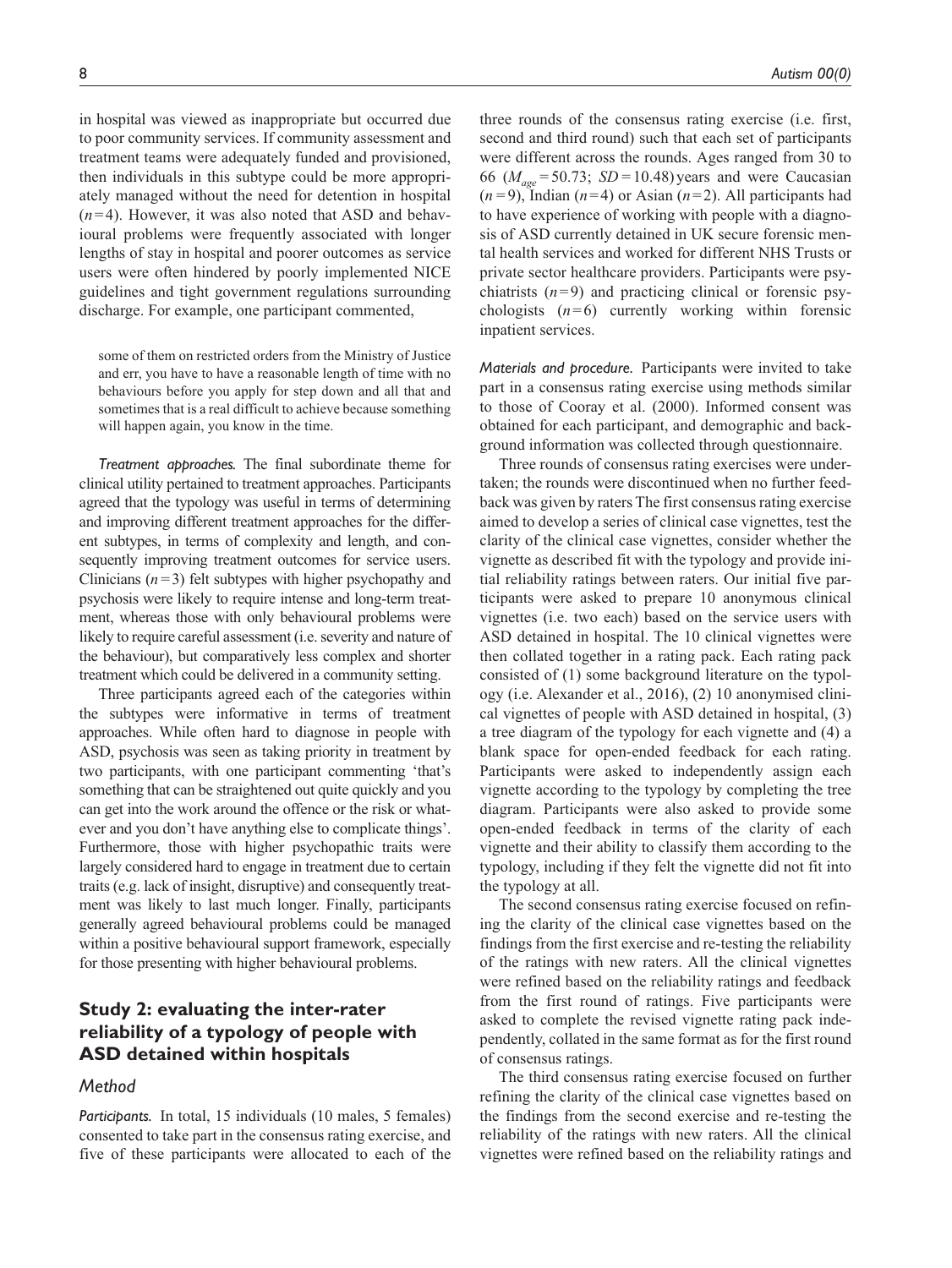| <b>Typology</b>                | κ    | Average pairwise<br>agreement (%) | Level of agreement <sup>a</sup> |  |
|--------------------------------|------|-----------------------------------|---------------------------------|--|
| Overall subtype classification | 0.28 | 38                                | Fair                            |  |
| Psychopathy                    | 0.18 | 60                                | Slight                          |  |
| Psychosis                      | 0.88 | 94                                | Almost perfect                  |  |
| Behavioural problems           | 0.44 | 72                                | Moderate                        |  |

**Table 1.** Inter-rater agreement for Round 1 of the typology vignette ratings.

a Landis & Koch (1977).

feedback from the second round of ratings. A further five participants were asked to complete the revised vignette rating pack independently, collated in the same format as for the first two rounds of consensus ratings.

*Data analysis.* Participant background and demographic data were analysed using IMB Statistics (version 24).

Inter-rater reliability statistics were calculated using Fleiss' Kappa (κ; Fleiss et al., 1981) and average pairwise agreement percentages. Fleiss' Kappa is frequently used for calculating reliability coefficients for nominal data coded by three or more raters (McHugh, 2012). For each consensus rating exercise, reliability statistics were calculated for overall classification of all 10 clinical case vignettes, and for subcategory classification. Kappa ratings were interpreted according to Landis and Koch's (1977) guidelines: poor agreement ( $\kappa$ <0), slight agreement ( $\kappa$ =0.01–0.20), fair agreement  $(\kappa=0.21-0.40)$ , moderate agreement  $(\kappa=0.41-0.60)$ , substantial agreement  $(\kappa=0.61-0.80)$  and almost perfect agreement ( $\kappa$ =0.81–1.00).

## *Results*

#### *Consensus rating exercise 1*

*Inter-rater reliability coefficients.* All five raters were able to classify all 10 clinical case vignettes into the typology. Raters' percentage of agreement ranged from 38% to 94% for overall subtype classification and individual factor classification. Table 1 outlines the inter-rater reliability statistics yielded using Fleiss' Kappa and average pairwise agreement percentages.

*Rater feedback.* All five raters provided open-ended feedback regarding their experiences of classifying the clinical case vignettes according to the typology. Raters agreed the typology worked from a clinical perspective for service users with ASD detained in secure forensic mental health services. All 10 vignettes were classified into the typology and none met the criteria for membership to more than one subtype across or within raters. However, raters found psychopathy and behavioural problems as the hardest categories to assign. For both subcategories, raters advised more information was needed within the clinical case vignettes to make a clinically informed decision.

#### *Consensus rating exercise 2*

*Inter-rater reliability coefficients.* Four raters were able to classify all 10 clinical case vignettes into the typology. One rater was unable to classify the psychopathy subcategory of one case vignette. Raters' percentage of agreement ranged from 57% to 92% for overall subtype classification and individual factor classification. Table 2 outlines the inter-rater reliability statistics yielded using Fleiss' Kappa and average pairwise agreement percentages.

*Rater feedback.* Four raters provided open-ended feedback regarding their experiences of classifying the clinical case vignettes according to the typology. Raters felt the typology worked well, and classification into the subtypes was clear. In addition, the vignettes were found to reflect the dynamic nature of the subtypes in relation to psychosis and behavioural problems. However, participants generally felt some of the cases were harder to classify compared to others due to the level of information provided, particularly in terms of psychopathy  $(n=3)$  and psychosis  $(n=1)$ , where more historical information would have been helpful.

#### *Consensus rating exercise 3*

*Inter-rater reliability coefficients.* All five raters were able to classify all 10 clinical case vignettes into the typology. Raters' percentage of agreement ranged from 96% to 100% for overall subtype classification and individual factor classification. Table 3 outlines the inter-rater reliability statistics yielded using Fleiss' Kappa and average pairwise agreement percentages.

*Rater feedback.* None of the raters provided openended feedback regarding their experiences of classifying the clinical case vignettes according to the typology. All 10 vignettes were accurately classified into the typology and none met the criteria for membership to more than one subtype.

# **Discussion**

In this two-part study, a qualitative evaluation of Alexander et al.'s (2016) typology of people with ASD detained in secure forensic mental health services was undertaken using a focus group discussion and a consensus rating exercise. Using established typology evaluation criteria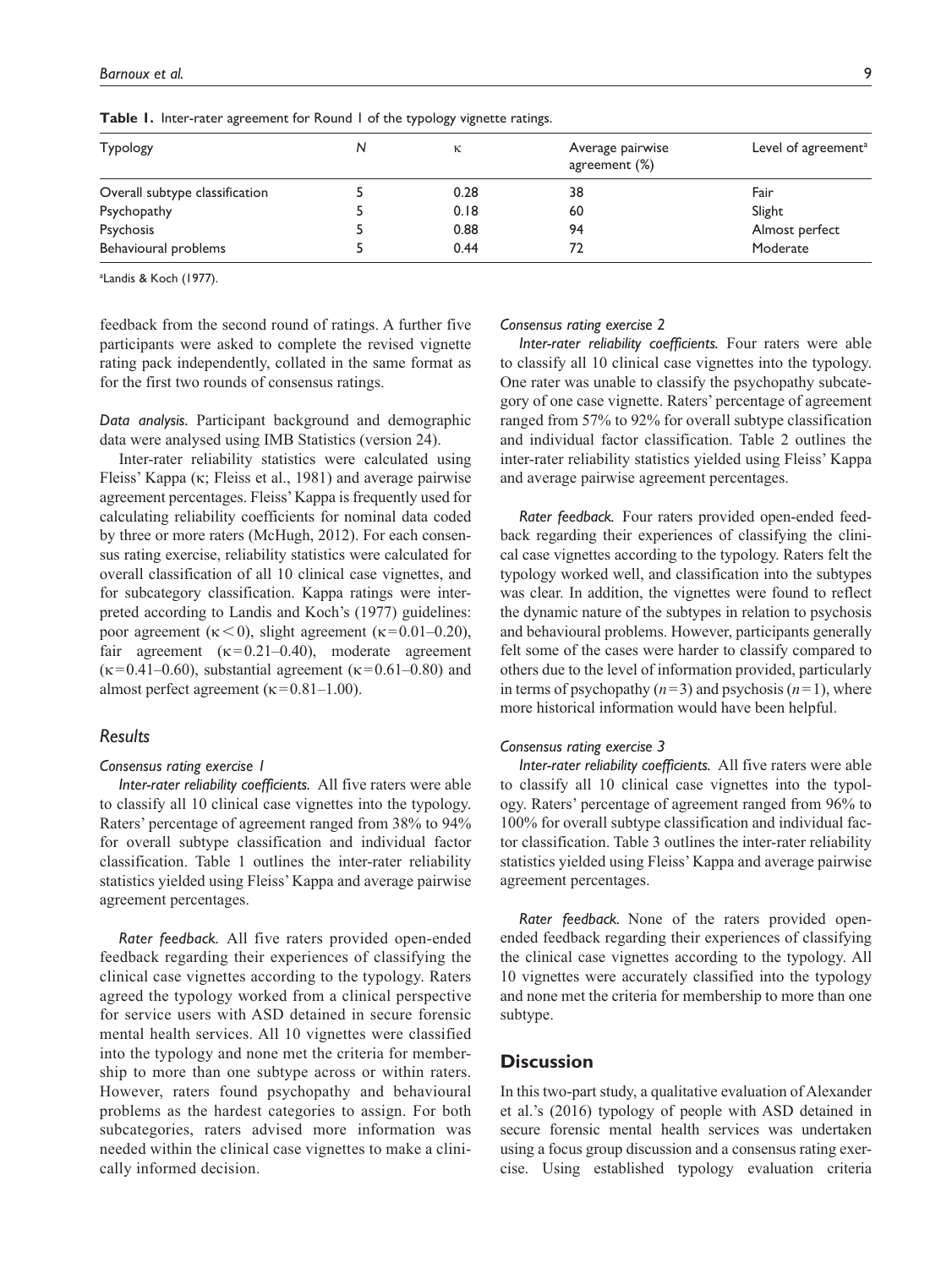| <b>Typology</b>                |      | Average pairwise<br>agreement (%) | Level of agreement <sup>a</sup> |
|--------------------------------|------|-----------------------------------|---------------------------------|
| Overall subtype classification | 0.49 | 57                                | Moderate                        |
| Psychopathy                    | 0.51 | 76                                | Moderate                        |
| Psychosis                      | 0.83 | 92                                | Almost perfect                  |
| Behavioural problems           | 0.53 | 78                                | Moderate                        |

**Table 2.** Inter-rater agreement for Round 2 of the typology vignette ratings.

a Landis & Koch (1977).

**Table 3.** Inter-rater agreement for Round 3 of the typology vignette ratings.

| <b>Typology</b>                | N | κ    | Average pairwise<br>agreement (%) | Level of agreement <sup>a</sup> |
|--------------------------------|---|------|-----------------------------------|---------------------------------|
| Overall subtype classification |   | 0.95 | 96                                | Almost perfect                  |
| Psychopathy                    |   | 1.00 | 100                               | Perfect                         |
| Psychosis                      |   | 0.92 | 96                                | Almost perfect                  |
| Behavioural problems           |   | 1.00 | 100                               | Perfect                         |

a Landis & Koch (1977).

(Helfgott, 2008), findings indicated that the typology possessed face validity and good inter-rater reliability. First, findings from Part I of the study indicated the subtypes met the majority of Helfgott's (2008) evaluation criteria. The subtypes were found to be *clear and objective* in terms of purpose, structure and category assignment; *clinically congruent*; c*omprehensive* in terms of explanatory depth, with no need for alternative or additional factors; *mutually exclusive* but dynamic in nature; *homogeneous* in terms of targeting individuals with ASD detained in secure forensic mental health services and *clinically useful* in terms of diagnostic application, risk assessment and treatment approaches. The findings from this study did not enable us to make a definitive judgement on parsimony and empirical congruence. Recommendations and further considerations for the refinement of the typology were also highlighted. The inter-relatedness of the subcategories needed to be appropriately reflected in the pictorial presentation of the typology, in particular, in terms of highlighting an order of priority for the factors in terms of risk (i.e. higher psychopathy, psychosis and lower behavioural problems) and treatment (i.e. psychosis, psychopathy and last behavioural problems) which would need to be considered in a future study. As a corollary, subcategories needed precise definitions and information about the suggested setting, length of stay and treatment recommendations. While the typology is intended for use by individuals with high levels of expertise in ASD and co-morbid psychopathology, refining its accessibility to service users was deemed important, particularly for involvement in their own care plans.

Second, in Part II of the study, three consensus rating exercises yielded percentage agreements ranging from 38%

to 100% for overall subtype classification and individual factor classification; bearing in mind that there was a substantial improvement in agreement following feedback collected during the first two rounds. This led to revision of the clinical vignettes to ensure they contained appropriate information specifically about IA and behavioural problems. Inter-rater reliability statistics using Fleiss' Kappa yielded slight to perfect agreement for overall subtype classification and individual category assignment across all three consensus rating exercises. However, within the initial consensus rating exercises, some raters provided feedback that they had difficulties rating psychopathy and behavioural problems. As for behavioural problems, this was associated with how the raters understood the dimension; higher behavioural problems are those which occur at a high frequency and can have a lower intensity (e.g. shouting, screaming and banging furniture), while fewer behavioural problems occur with a lower frequency but are of a higher intensity (e.g. attempted murder), and raters needed greater clarification. Rating psychopathy also proved difficult and appeared to reflect the diagnostic overlap between some of the features of ASD and the characteristics of psychopathy. Again, greater clarification was needed focusing on the IA features of psychopathy.

In the following discussion, theoretical considerations, clinical implications and limitations of the findings are considered. First, the current findings highlight Alexander et al.'s (2016) typology as the first validated classification system seeking to describe the differing risk profiles and clinical presentations of people with ASD detained in secure forensic mental health services. The qualitative and quantitative differences between the subtypes may serve to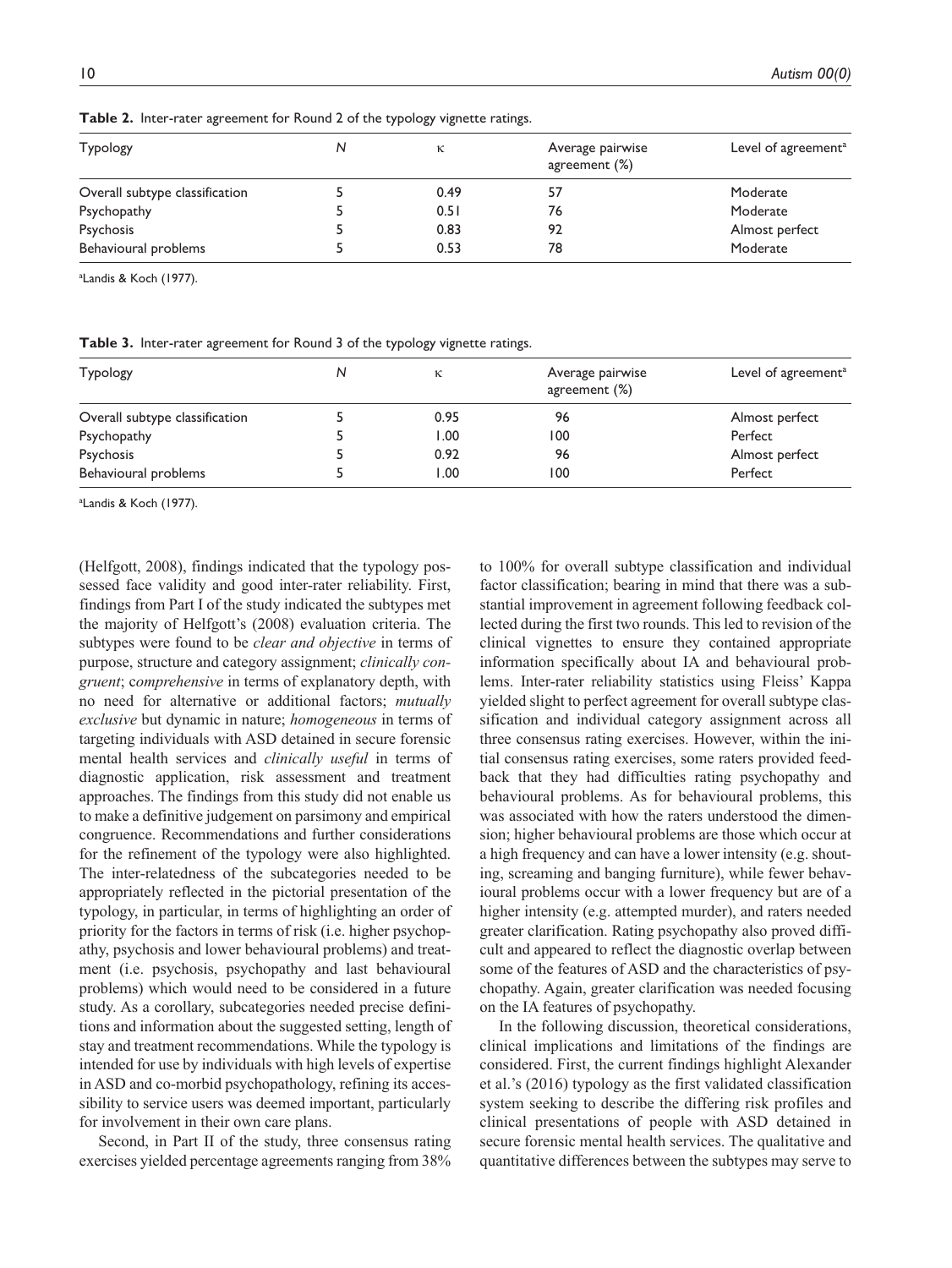inform aetiological differences between offenders with ASD and act as the foundation for the development of more complex theories in the field. Typological classifications in the broader offending literature have served to inform more complex theoretical models (e.g. sexual offending; Ward & Siegert, 2002) and their utility has been widely accepted in line with the scientist–practitioner model (Jones & Mehr, 2007). However, very few have been investigated with offenders who broadly have developmental disabilities (e.g. sexual offending pathways model; Langdon et al., 2007) and there have been no efforts to develop a theoretical model specifically for offenders with ASD. Consequently, Alexander et al.'s (2016) typology makes the first important step towards informing future theoretical developments in the relatively underdeveloped field of ASD and offending behaviour. In particular, future theory development will allow practicing professionals to understand the complexity of psychological factors in ASD and offending behaviour, thus contributing to effective assessment and management of this complex group of individuals.

Second, findings from the focus group data and rater feedback from the consensus rating exercise highlight the clinical implications of Alexander et al.'s (2016) typology. Indeed, the classification further evidences the complexity of the relationship between ASD and forensic risk. Risk assessment and treatment approaches for this group of individuals were suggested to be related to co-morbid psychopathology, rather than traits associated with ASD, a finding echoed in existing research (Mouridsen, 2012). Indeed, it has previously been demonstrated that individuals with ASD are no more likely (Hippler et al., 2010) or in fact less likely to commit criminal offences compared to those without ASD (Im, 2016), suggesting that the traits associated with ASD are not necessarily pre-disposing factors for offending behaviour (Pearce & Berney, 2016). Rather, the findings from this study highlight there are potentially alternative factors likely to contribute towards violence and risk of offending in this population (e.g. co-morbid forensic mental health problems and psychopathic traits). For instance, for those without ASD, psychopathic traits are a known risk factor for offending behaviour (Hare, 2003; Peters et al., 2016; Porter & Porter, 2007) and there is a small but significant evidence base to suggest these cooccur in individuals with ASD (Kincaid et al., 2017; Woodbury-Smith et al., 2005), yet with differing neurocognitive underpinnings. There is tentative evidence to suggest empathy deficits differ in individuals with ASD compared to those with psychopathy (Rogers et al., 2006). Those with ASD may experience difficulties with theory of mind and consequently the ability to correctly read and appropriately react to someone's emotions, whereas psychopathic individuals appear to lack the ability to resonate with other people's emotions (Lockwood et al., 2013). Within the context of Alexander et al.'s (2016) typology, individuals with ASD presenting with psychopathic traits are likely to display difficulties in both domains. However, the inability to resonate with affect may be considered more clinically meaningful in terms of forensic risk and management and may not be consistently captured as institutionalisation or disability may reduce the opportunity to display the associated behaviours. Thus, by providing a classification system based on co-morbid psychopathology, Alexander et al. (2016) unpick the complexity of the overlapping traits between ASD, psychopathy, psychosis and behavioural problems and thus facilitate the tailoring of risk management, treatment approaches and care pathways.

Finally, the strengths and limitations of the current study merit consideration. First, the generalisability of the findings is limited due to the subjective nature of qualitative research and small sample size. However, the use of an independent rater and triangulation during the TA represents a notable strength in terms of the reliability of the findings. Furthermore, sample sizes in qualitative research tend to be small and 9–15 participants are considered to be in fact a relatively large sample (Terry et al., 2017). Second, the mixed reliability ratings in the second part of this study are likely to be associated with the known limitations around the use of clinical case vignettes. Information provided in clinical case vignettes tends to be inherently partial and static and thus not comparable to the in-depth knowledge a clinician may have regarding their own service users (i.e. psychosocial history, risk profile or clinical presentation). Consequently, participants are likely to rely on their own experience to supplement the information provided and thus inform their ratings (i.e. potentially increasing error rates). However, a notable strength of the current study was to test the clarity of clinical case vignettes themselves in the first consensus rating exercise and subsequently refine them for the second and third rating exercises to ensure as far as possible the reliability of the ratings, which led to perfect agreement between raters in the final round. Furthermore, consensus rating exercises are a widely accepted methodology (Wainwright et al., 2010) and carefully constructed vignettes can be as effective as any other case presentation within the confinements of the approach (Wainwright et al., 2010).

While the current research suggested the typology possessed face validity and good inter-rater reliability, a robust quantitative evaluation is required before recommending its use by practicing professionals, demonstrating validity with a clinical sample. This work is currently being completed as part of a large-scale cohort study funded by the National Institute for Health Research to further evaluate the typology, in which patient data, clinical variables, hospital data and service user outcomes will be compared according to the subtypes. It is anticipated that the findings from this significant quantitative evaluation will complement the current findings and ultimately contribute to the development of evidence-based clinical pathways in NICE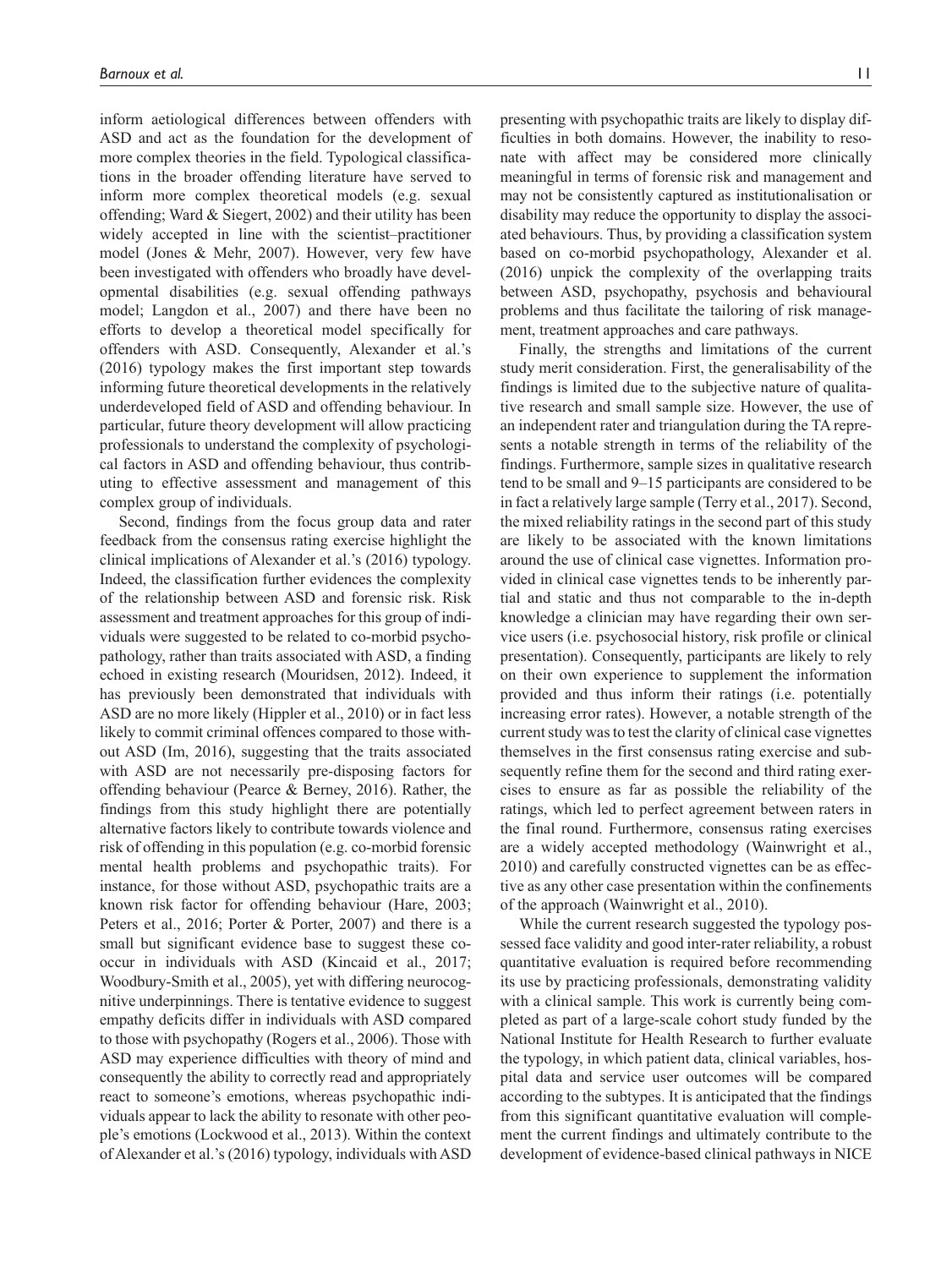guidelines for service users with ASD detained in secure forensic mental health services.

# **Acknowledgements**

The authors thank all the participating sites, staff and participants for their valuable contribution to this study.

#### **Funding**

The author(s) disclosed receipt of the following financial support for the research, authorship, and/or publication of this article: This article presents independent research led by Prof. Peter Langdon funded by the National Institute for Health Research (NIHR) under its Research for Patient Benefit (RfPB) Programme (Grant Reference No. PB-PG-0214-33040). The views expressed are those of the author(s) and not necessarily those of the NIHR or the Department of Health and Social Care.

#### **Participating sites**

Hertfordshire Partnership University NHS Foundation Trust, Leicestershire Partnership NHS Trust, Kent and Medway Partnership NHS Trust, 2gether NHS Trust, Avon and Wiltshire NHS Trust, Betsi Cadwaladr University Health Board, Birmingham and Solihull NHS Trust, Black Country NHS Foundation Trust, Cambridgeshire and Peterborough NHS Foundation Trust, The Huntercombe Group, Central and Northwest London NHS Trust, Coventry and Warwickshire Partnership NHS Trust, Cumbria Partnership NHS Trust, Derbyshire Foundation NHS Trust, Devon Partnership NHS Trust, East London NHS Foundation Trust, Leeds and York Partnership NHS Foundation Trust, Lincolnshire Partnership NHS Trust, Merseycare NHS Trust, Norfolk and Suffolk NHS Foundation Trust, Northumberland, Tyne and Wear NHS Trust, Nottinghamshire Partnership NHS Trust, The Priory Group, Somerset Partnership NHS Trust, St Andrews Healthcare, Sussex Partnership NHS Trust, Tees, Esk and Wear Valley NHS Trust and Worcestershire Health and Care NHS Trust.

#### **ORCID iD**

Peter E Langdon **b** <https://orcid.org/0000-0002-7745-1825>

#### **References**

- Alexander, R. T., Chester, V., Gray, N. S., & Snowden, R. J. (2012). Patients with personality disorders and intellectual disability–closer to personality disorders or intellectual disability? A three-way comparison. *Journal of Forensic Psychiatry & Psychology*, *23*(4), 435–451.
- Alexander, R. T., Langdon, P. E., Chester, V., Barnoux, M., Gunaratna, I., & Hoare, S. (2016). Heterogeneity within autism spectrum disorder in forensic mental health: The introduction of typologies. *Advances in Autism*, *2*(4), 201–209.
- Allely, C. S., Wilson, P., Minnis, H., Thompson, L., Yaksic, E., & Gillberg, C. (2017). Violence is rare in autism: When it does occur, is it sometimes extreme? *The Journal of Psychology*, *151*(1), 49–68.
- American Psychiatric Association. (2013). *Diagnostic and statistical manual of mental disorders (DSM-5®)*. American Psychiatric Publishing.
- Bird, G., & Viding, E. (2014). The self to other model of empathy: Providing a new framework for understanding empathy impairments in psychopathy, autism, and alexithymia. *Neuroscience & Biobehavioral Reviews*, *47*, 520–532.
- Blair, R. J. R. (2006). The emergence of psychopathy: Implications for the neuropsychological approach to developmental disorders. *Cognition*, *101*(2), 414–442.
- Blair, R. J. R. (2008). Fine cuts of empathy and the amygdala: Dissociable deficits in psychopathy and autism. *Quarterly Journal of Experimental Psychology*, *61*(1), 157–170.
- Bowers, L. (2005). Reasons for admission and their implications for the nature of acute inpatient psychiatric nursing. *Journal of Psychiatric and Mental Health Nursing*, *12*(2), 231–236.
- Braun, V., & Clarke, V. (2006). Using thematic analysis in psychology. *Qualitative Research in Psychology*, *3*(2), 77–101.
- Brugha, T., Cooper, S. A., McManus, S., Purdon, S., Smith, J., Scott, F. J., . . .Tyrer, F. (2012). *Estimating the prevalence of autism spectrum conditions in adults: Extending the 2007 adult psychiatric morbidity survey*. [http://www.wecom](http://www.wecommunities.org/MyNurChat/archive/LDdownloads/Est_Prev_Autism_Spec_Cond_in_Adults_Report.pdf) [munities.org/MyNurChat/archive/LDdownloads/Est\\_Prev\\_](http://www.wecommunities.org/MyNurChat/archive/LDdownloads/Est_Prev_Autism_Spec_Cond_in_Adults_Report.pdf) [Autism\\_Spec\\_Cond\\_in\\_Adults\\_Report.pdf](http://www.wecommunities.org/MyNurChat/archive/LDdownloads/Est_Prev_Autism_Spec_Cond_in_Adults_Report.pdf)
- Cheely, C. A., Carpenter, L. A., Letourneau, E. J., Nicholas, J. S., Charles, J., & King, L. B. (2012). The prevalence of youth with autism spectrum disorders in the criminal justice system. *Journal of Autism and Developmental Disorders*, *42*(9), 1856–1862.
- Chisholm, K., Lin, A., Abu-Akel, A., & Wood, S. J. (2015). The association between autism and schizophrenia spectrum disorders: A review of eight alternate models of co-occurrence. *Neuroscience & Biobehavioral Reviews*, *55*, 173–183.
- Cooray, S. E., Tyrer, P., Alexander, R., Antony, M., Attwood, M., Chang, Y., . . .Krafona, K. (2000, June 14–17). *Utility of an ICD-10/DSM IV based multiaxial classificatory system for people with developmental disabilities* [Paper presentation]. Proceedings NADD (Association for the Dually Diagnosed) International Congress, New York, NY, United States.
- Dein, K., & Woodbury-Smith, M. (2010). Asperger syndrome and criminal behaviour. *Advances in Psychiatric Treatment*, *16*(1), 37–43.
- Denzin, N. K. (1978). Triangulation: A case for methodological evaluation and combination. In N. K. Denzin (Ed.), *Sociological methods* (pp. 339–357). Routledge.
- Fleiss, J. L., Levin, B., & Paik, M. C. (1981). The measurement of interrater agreement. *Statistical Methods for Rates and Proportions, 2*(212–236), 22–23.
- Frith, U., & Happé, F. (1994). Autism: Beyond 'theory of mind'. *Cognition*, *50*(1–3), 115–132.
- Gray, N. S., Fitzgerald, S., Taylor, J., MacCulloch, M. J., & Snowden, R. J. (2007). Predicting future reconviction in offenders with intellectual disabilities: The predictive efficacy of VRAG, PCL-SV, and the HCR-20. *Psychological Assessment*, *19*(4), 474–479.
- Gunasekaran, S. (2012). Assessment and management of risk in autism. *Advances in Mental Health and Intellectual Disabilities*, *6*(6), 314–320.
- Hare, R. D. (2003). *The Psychopathy Checklist-Revised*. Multi-Health Systems.
- Helfgott, J. B. (2008). *Criminal behavior: Theories, typologies and criminal justice*. SAGE.